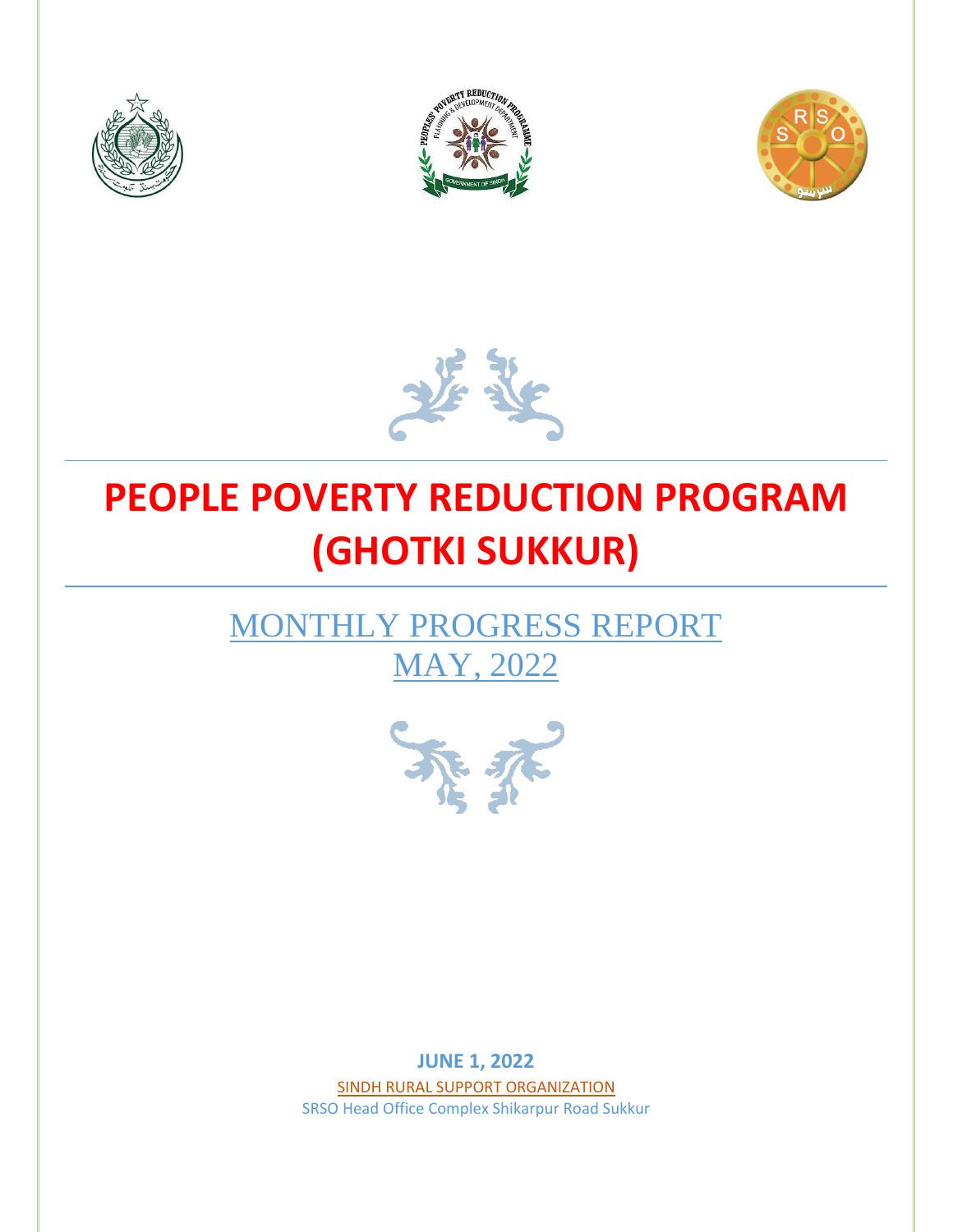# **Table of Contents**

# Monthly Progress Report-May-2022 (Peoples' Poverty Reduction Program)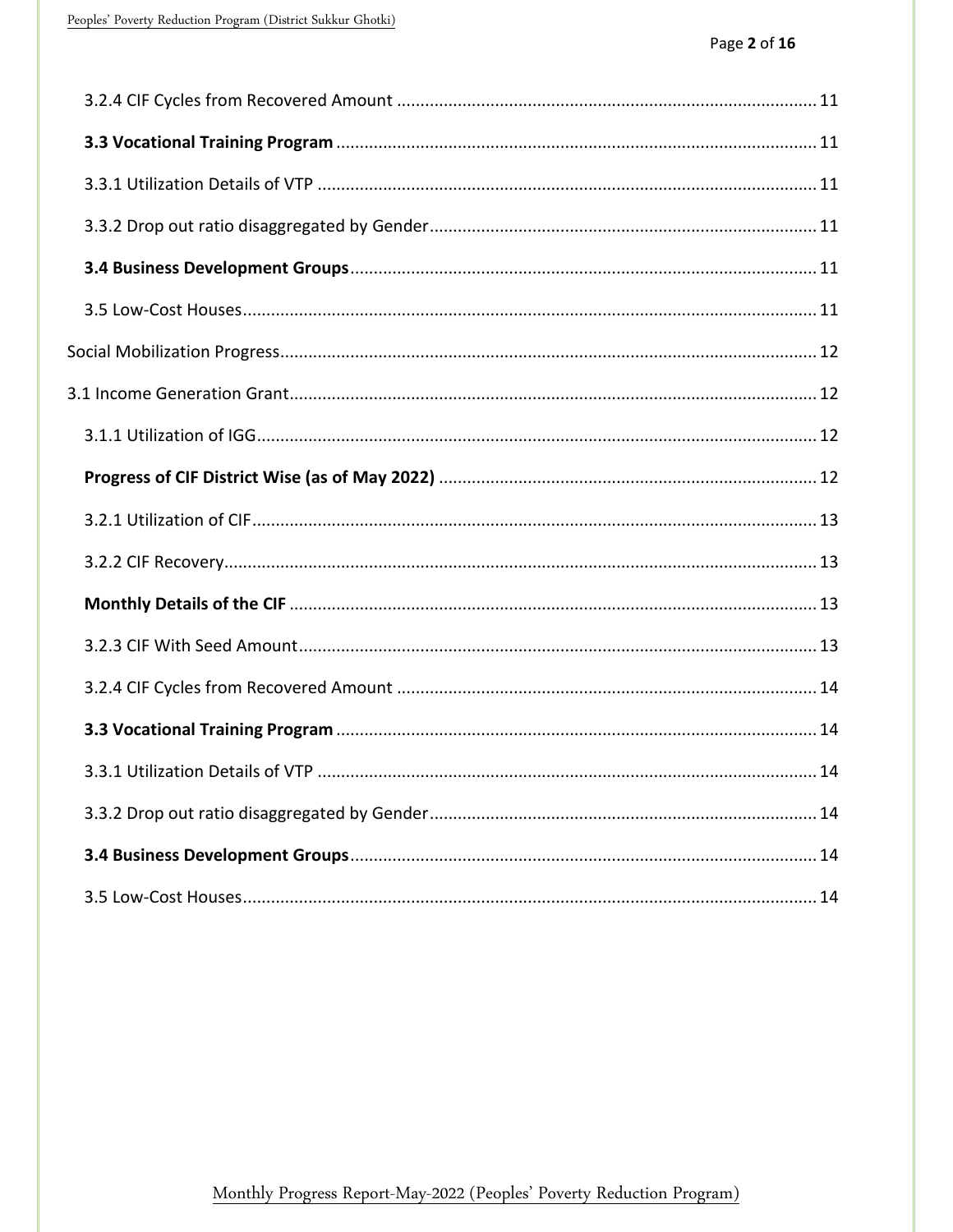# <span id="page-3-0"></span>1. Deliverables' of Project

The PPRP aims at achieving Sustainable Development Goals (SDGs) and Social Sector Improvement by ameliorating multiple indicators in Sindh which are the ultimate results of this Program.

The specific objective is to build up the capacity of the poor households having PSC (0-18), living in the rural areas, through social mobilization to empower the local communities economically enabling them to increase their incomes through Income Generating Grants and Community Investment Funds (CIF).

The Program builds upon the demonstrated successful indigenous three-tiered social mobilization approach developed by the RSPs in Pakistan based on community-driven local development.

**Social mobilization** is the approach, which focuses on the households at settlement, village, and Union Council level through different interventions. The poor and the poorest cannot be helped to get out of poverty unless development interventions are made at the household level and the poor themselves participate in the process. The process includes the formation of Community Organizations (COs), Village Organizations (VOs), and Local Support Organizations (LSOs).

The Program is designed to reduce rural poverty and increase incomes with a **holistic approach**. The program will also build the capacity of the communities to make use of the Community Investment Fund and Grants for their livelihoods and creation of assets, which are the main reasons behind poverty in rural areas. The Program aims to support extremely poor families having PSC scores (0-18), with no provision of employable/entrepreneurial skills preferably women, and also aims to provide them shelter in the shape of low-cost houses.

The Program will ensure **linkages** between the poor communities, government departments, and other service providers who are implementing social protection programs. The Program through social mobilization will provide loans as revolving funds through Village Organizations to poor households for helping them to improve their economic condition in addition to imparting training on enterprise development to make them eligible and capable of self-employment.

The COs, VOs, and LSOs will be instrumental in identifying and prioritizing their development issues and programs.

Poverty reduction in rural areas depends upon the creation of assets and income generation activities. Sustainable poverty reduction requires recognition of the poor as an active partner in the process of development and social change. The organized communities are provided guidance and capacity building to undertake priority needs for Income Generating activities and management of initiatives for poverty alleviation. **CIF and IGG** have a very important role to play in this context.

Accordingly, the outputs under the Program are envisaged as:

- Organize one woman from each household into Community Organisations (COs), clustered into Village Organisations (VOs) and Local Support Organizations (LSOs)

 $-$  Put in place viable, flexible, and autonomous Rural Support Organisations that will build and facilitate linkages between organized communities, government, and other service providers (e.g., banks for microcredit, donors, the private sector & line Department).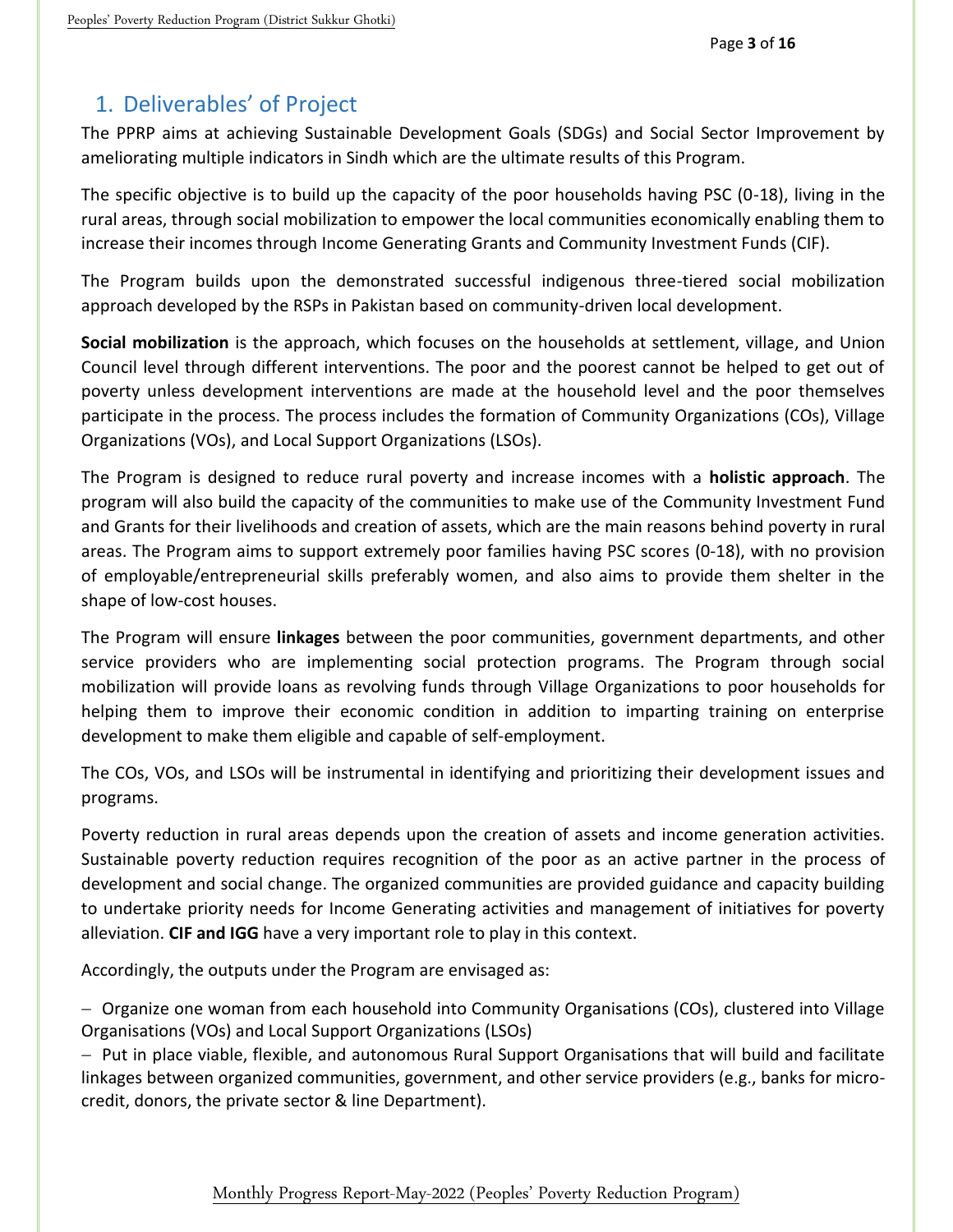- Develop a cadre of community activists through a sustained capacity building program incorporating well-designed Leadership and Management Skills Training programs for community activists.

# <span id="page-4-0"></span>2. Social Mobilization Progress

Band Wise Houeholds Organized

| <b>District Name</b> | No.of          | No.of      | No.Of<br>Revenue | No.Of       | <b>HHs</b><br><b>HHs</b>      |           | <b>HHs Organized</b> | <b>Band Wise Hosueholds Organized</b> | <b>Gender Ratio</b> |        |             |
|----------------------|----------------|------------|------------------|-------------|-------------------------------|-----------|----------------------|---------------------------------------|---------------------|--------|-------------|
|                      | <b>Talukas</b> | <b>Ucs</b> | <b>Villages</b>  | settlements | Population<br><b>Surveyed</b> |           | $0 - 11$             | 12 to 18                              | 19-100              |        |             |
| Sukkur               | 4              | 37         | 211              | 1,869       | 108,644                       | 720,593   | 39551                | 8043                                  | 10877               | 20631  | 100% Female |
| Ghotki               |                | 66         | 275              | 2,427       | 162,272                       | 1,015,879 | 67,833               | 10,045                                | 16,066              | 41,711 | 100% Female |
| <b>Total</b>         | 9              | 103        | 486              | 4,296       | 270,916                       | 1,736,472 | 107,384              | 18,088                                | 26,943              | 62,342 |             |

# <span id="page-4-1"></span>3. Achievement against Targets Intervention Wise

# **Consolidate Achievement**

|                               | <b>Achievement against Targets Intervention Wise</b>               |                |              |      |                |                |      |                |                |      |                                    |         |      |
|-------------------------------|--------------------------------------------------------------------|----------------|--------------|------|----------------|----------------|------|----------------|----------------|------|------------------------------------|---------|------|
|                               | <b>Cumulative (Sukkur Ghotki)</b>                                  |                |              |      |                |                |      |                |                |      |                                    |         |      |
|                               |                                                                    | May-22         |              |      |                | Apr-22         |      |                | Mar-22         |      | <b>Consolidated as of May 2022</b> |         |      |
| <b>Indicators</b>             | <b>Program Activties</b>                                           | <b>Target</b>  | Ach          | Ach% | <b>Target</b>  | Ach            | Ach% | <b>Target</b>  | Ach            | Ach% | Program<br><b>Target</b>           | Ach     | Ach% |
|                               | <b>Households organized</b>                                        | 6,311          | 6.651        | 105% | 6.311          | 7.785          | 123% | 6,311          | 8.088          | 128% | 252,434                            | 107,384 | 43%  |
| Social                        | Number of Cos formed                                               | 351            | 440          | 126% | 351            | 474            | 135% | 351            | 470            | 134% | 14,024                             | 6,276   | 45%  |
| Mobilisation                  | Number of Vos formed                                               | 44             | 60           | 137% | 44             | 80             | 183% | 44             | 51             | 116% | 1,753                              | 635     | 36%  |
|                               | Number of LSOs formed                                              | $\mathbf{1}$   | $\mathbf{1}$ | 109% | $\mathbf{1}$   | $\overline{2}$ | 218% | $\mathbf{1}$   | $\overline{2}$ | 218% | 103                                | 5       | 5%   |
|                               | <b>CMST of COs Formed</b>                                          | 701            | 958          | 137% | 701            | 1,036          | 148% | 701            | 815            | 116% | 28,048                             | 9,634   | 34%  |
|                               | Mangement & Planned Training for<br><b>Vos</b>                     | 88             | 58           | 66%  | 88             | 155            | 177% | 88             | 66             | 75%  | 3,506                              | 534     | 15%  |
| Capacity                      | CIF Book-keeping & CO Accounts<br><b>Auditing Training for Vos</b> | 88             | 28           | 32%  | 88             | 148            | 169% | 88             | 84             | 96%  | 3,506                              | 453     | 13%  |
| Development<br>of CIs Leaders | <b>CIF Appraisal and Monitoring</b><br><b>Training Vos</b>         | 88             | 30           | 34%  | 88             | 148            | 169% | 88             | 63             | 72%  | 3,506                              | 480     | 14%  |
|                               | <b>LSO Management and Skills</b><br><b>Training</b>                | 3              | ٠            | 0%   | 3              |                | 0%   | 3              | ٠              | 0%   | 412                                |         | 0%   |
|                               | <b>LSO Financial Management &amp; Book</b><br>keeping Training     | $\overline{2}$ |              | 0%   | $\overline{c}$ | ÷              | 0%   | $\overline{2}$ | ٠              | 0%   | 206                                |         | 0%   |
|                               | Community Investment Fund (0-<br>23)                               | 1,667          | 1,608        | 96%  | 1,667          | 1,992          | 120% | 1,667          | 2,012          | 121% | 100,000                            | 13,694  | 14%  |
| Interventions                 | Income Generation Grant (0-11)                                     | 500            | 426          | 85%  | 500            | 361            | 72%  | 500            | 296            | 59%  | 10,000                             | 1,829   | 18%  |
|                               | Vocational Training Program (0-23)                                 | 188            | 385          | 205% | 188            | 322            | 172% | 188            | 379            | 202% | 9,000                              | 1,974   | 22%  |
|                               | Low Cost Houses (0-23)                                             | 167            | 317          | 190% | 167            | 418            | 251% | 167            | 459            | 275% | 10,000                             | 1,957   | 20%  |

# <span id="page-4-2"></span>3.1 Income Generation Grant

# **Consolidated Achievement**

# <span id="page-4-3"></span>3.1.1 Utilization of IGG

Monthly Progress Report-May-2022 (Peoples' Poverty Reduction Program)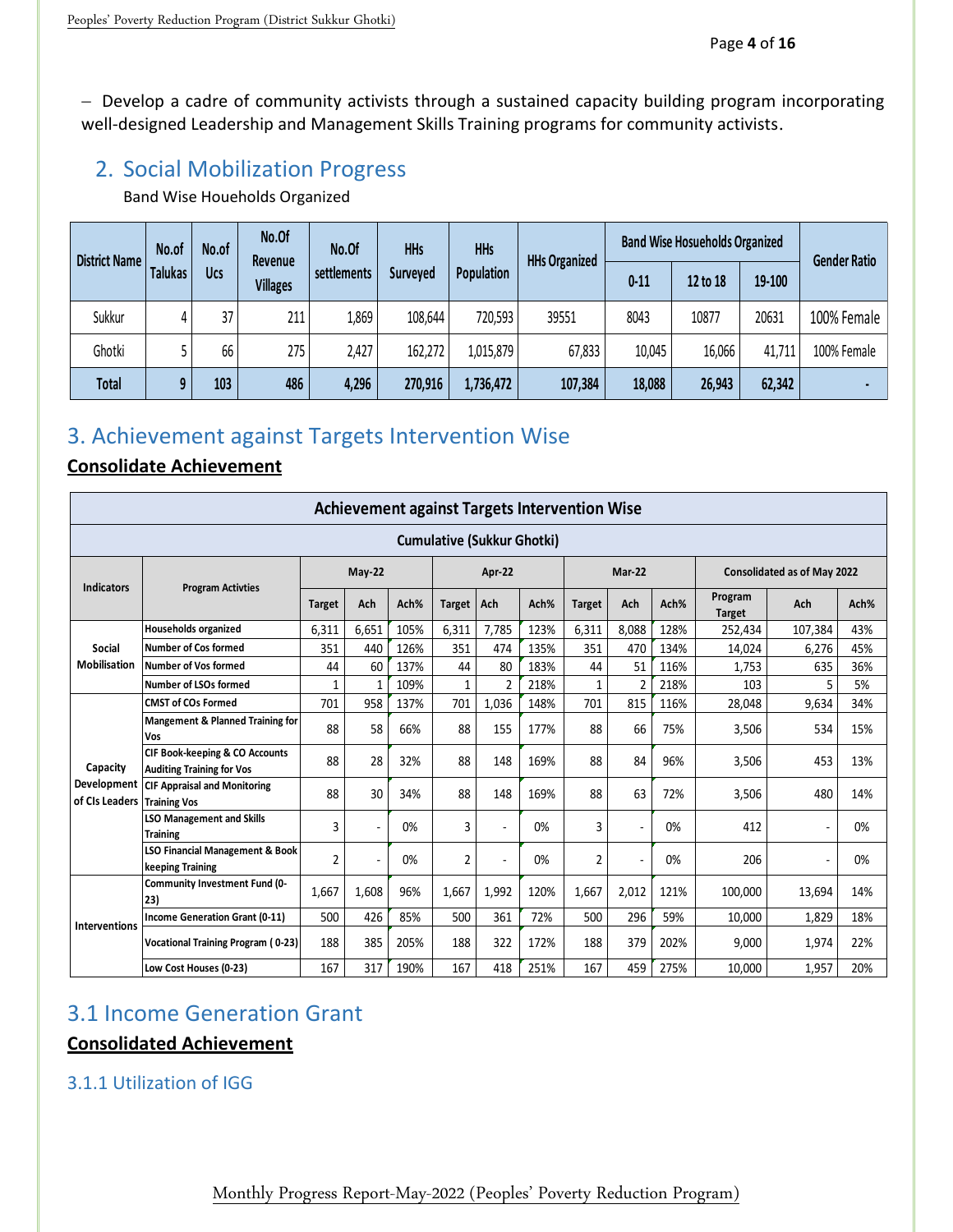|              | <b>Income Generating Grant-IGG Progress</b> |       |                                   |      |                    |                   |               |  |  |  |
|--------------|---------------------------------------------|-------|-----------------------------------|------|--------------------|-------------------|---------------|--|--|--|
|              | <b>Consolidated Progress</b>                |       |                                   |      |                    |                   |               |  |  |  |
|              | <b>S# Area of Investment</b>                |       | <b>Cumulative as on May, 2022</b> |      | Month, April, 2022 | Month, March 2022 |               |  |  |  |
|              |                                             | Nos.  | <b>Amount</b>                     | Nos. | Amount             | Nos.              | <b>Amount</b> |  |  |  |
| $\mathbf{1}$ | Agriculture                                 | 10    | 135,000                           |      |                    | 4                 | 45,000        |  |  |  |
| 2            | Livetsock                                   | 1,771 | 25,388,000                        | 313  | 4,261,000          | 359               | 4,904,000     |  |  |  |
| 3            | Enterprise                                  | 48    | 663,000                           | 10   | 125,000            | 5                 | 60,000        |  |  |  |
|              |                                             | 1,829 | 26,186,000                        | 323  | 4,386,000          | 368               | 5,009,000     |  |  |  |

# <span id="page-5-0"></span>**3.2 Community Investment Fund**

# <span id="page-5-1"></span>**Progress of CIF District Wise (as of May 2022)**

## <span id="page-5-2"></span>3.2.1 Utilization of CIF

### **Community Investment Fund Product Wise**

|                | <b>CIF Product Wise Utilization</b> |                    |                                   |               |                                |               |  |  |  |  |  |
|----------------|-------------------------------------|--------------------|-----------------------------------|---------------|--------------------------------|---------------|--|--|--|--|--|
| S#             | <b>District</b>                     | Area of            | <b>Cumulative as on May, 2022</b> |               | <b>Current Month May, 2022</b> |               |  |  |  |  |  |
|                |                                     | <b>Investment</b>  | Nos.                              | <b>Amount</b> | Nos.                           | <b>Amount</b> |  |  |  |  |  |
| 1              |                                     | <b>Agriculture</b> | 84                                | 2,510,000     | 20                             | 625,000       |  |  |  |  |  |
| $\overline{2}$ | <b>Sukkur</b>                       | <b>Livestock</b>   | 2,285                             | 71,017,000    | 609                            | 19,790,000    |  |  |  |  |  |
| 3              |                                     | <b>Enterprise</b>  | 63                                | 405,000       | 13                             | 405,000       |  |  |  |  |  |
| 1              |                                     | <b>Agriculture</b> | 151                               | 3,723,000     | 17                             | 409,000       |  |  |  |  |  |
| $\overline{2}$ | Ghotki                              | Livestock          | 7,160                             | 180,074,000   | 901                            | 21,907,000    |  |  |  |  |  |
| 3              |                                     | <b>Enterprise</b>  | 368                               | 10,254,000    | 48                             | 1,684,000     |  |  |  |  |  |
| $\mathbf{1}$   |                                     | <b>Agriculture</b> | 235                               | 6,233,000     | 37                             | 1,034,000     |  |  |  |  |  |
| $\overline{2}$ | <b>Total</b>                        | <b>Livestock</b>   | 9,445                             | 251,091,000   | 1,510                          | 41,697,000    |  |  |  |  |  |
| 3              |                                     | <b>Enterprise</b>  | 431                               | 10,659,000    | 61                             | 2,089,000     |  |  |  |  |  |
|                | <b>Total</b>                        |                    | 2,432                             | 73,932,000    | 642                            | 20.820.000    |  |  |  |  |  |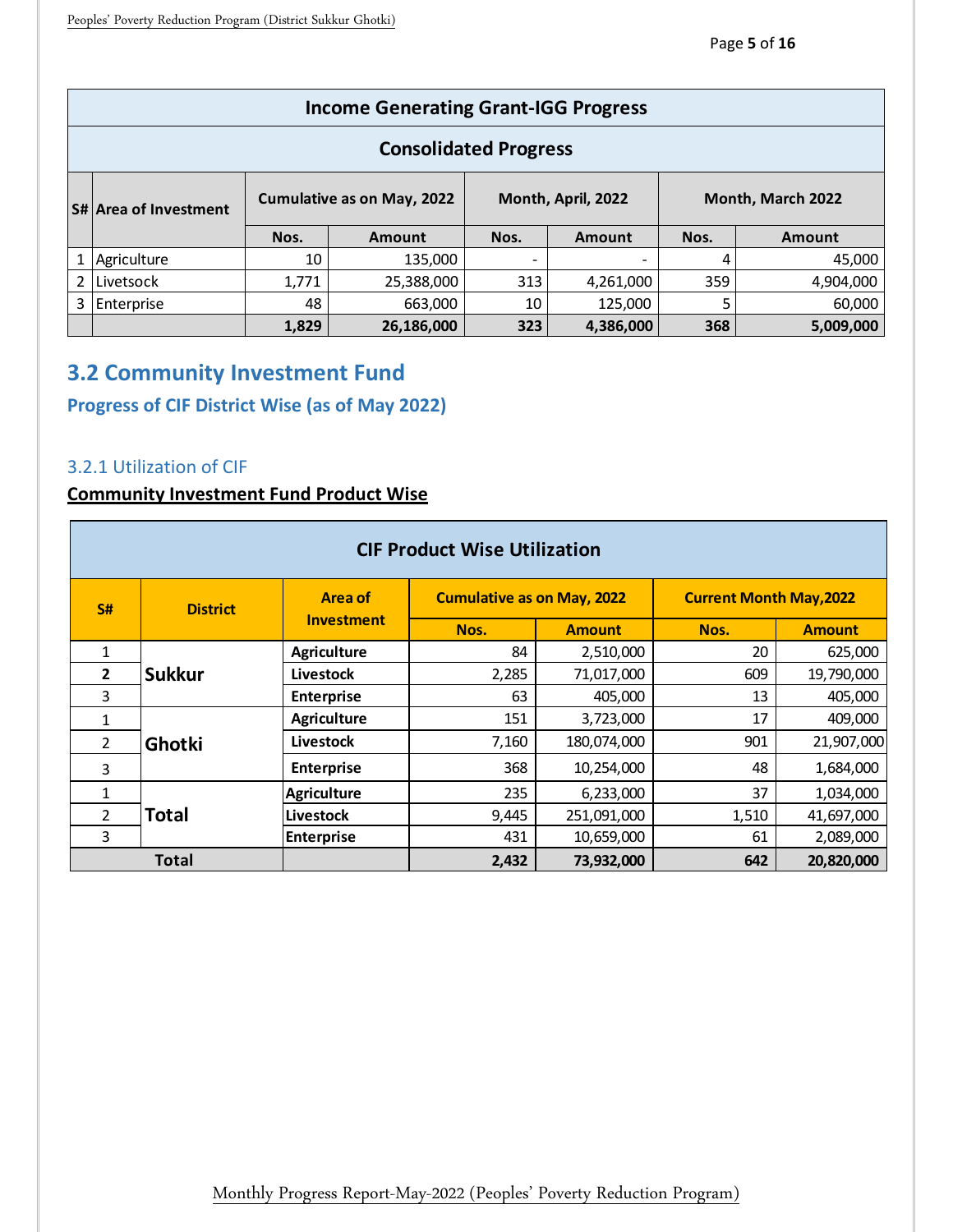# <span id="page-6-0"></span>3.2.2 CIF Recovery

T.

# <span id="page-6-1"></span>**Monthly Details of the CIF**

|                 | <b>Monthly Details of the CIF</b> |       |                                   |       |                                |                  |               |  |  |  |  |
|-----------------|-----------------------------------|-------|-----------------------------------|-------|--------------------------------|------------------|---------------|--|--|--|--|
| <b>District</b> | <b>Area of Investment</b>         |       | <b>Cumulative as on May, 2022</b> |       | <b>Current Month May, 2022</b> | Month (Apr-2022) |               |  |  |  |  |
|                 |                                   | Nos.  | <b>Amount</b>                     | Nos.  | <b>Amount</b>                  | Nos.             | <b>Amount</b> |  |  |  |  |
|                 | Agriculture                       | 84    | 2,510,000                         | 20    | 625,000                        | 21               | 640,000       |  |  |  |  |
| Sukkur          | Livestock                         | 2,285 | 71,017,000                        | 609   | 19,790,000                     | 929              | 29,357,000    |  |  |  |  |
|                 | Enterprise                        | 63    | 2,060,000                         | 13    | 405,000                        | 37               | 1,250,000     |  |  |  |  |
|                 | Agriculture                       | 134   | 3,314,000                         | 17    | 409,000                        |                  | 22,000        |  |  |  |  |
| Ghotki          | Livestock                         | 6,259 | 158,167,000                       | 901   | 21,907,000                     | 981              | 24,875,000    |  |  |  |  |
|                 | Enterprise                        | 320   | 8,570,000                         | 48    | 1,684,000                      | 23               | 696,000       |  |  |  |  |
|                 | Agriculture                       | 218   | 5,824,000                         | 37    | 1,034,000                      | 22               | 662,000       |  |  |  |  |
| <b>Total</b>    | Livestock                         | 8,544 | 229,184,000                       | 1,510 | 41,697,000                     | 1,910            | 54,232,000    |  |  |  |  |
|                 | <b>Enterprise</b>                 | 383   | 10,630,000                        | 61    | 2,089,000                      | 60               | 1,946,000     |  |  |  |  |

### <span id="page-6-2"></span>3.2.3 CIF With Seed Amount

# **Community Investment Fund**

|   | <b>Community Investment Fund Progress</b> |                                       |                                                                             |                                     |                                                    |                                         |                                  |                         |
|---|-------------------------------------------|---------------------------------------|-----------------------------------------------------------------------------|-------------------------------------|----------------------------------------------------|-----------------------------------------|----------------------------------|-------------------------|
| # | <b>District Name</b>                      | <b>CIF Allocation as</b><br>per PC-I: | <b>Funds Allocation by</b><br><b>SRSO</b> against<br><b>Released Amount</b> | <b>Funds Available</b><br>with SRSO | <b>Funds</b><br><b>Transferred to</b><br>Community | <b>Total CIF</b><br><b>Beneficaries</b> | 1st Cycle<br><b>Beneficaries</b> | <b>1st Cycle Amount</b> |
|   | 1 Sukkur                                  |                                       | 61,367,000                                                                  |                                     | 74,132,000                                         | 2.713                                   | 2.713                            | 74,132,000              |
|   | 2 Ghotki                                  |                                       | 112,653,000                                                                 |                                     | 112,653,000                                        | 4,499                                   | 5,782                            | 146,612,580             |
|   | <b>Total</b>                              |                                       | 174,020,000                                                                 |                                     | 186,785,000                                        | 7,212                                   | 8,495                            | 220,744,580             |

# <span id="page-6-3"></span>**3.3 Vocational Training Program**

**Community Management Skills Training for CO leaders**

|                      | <b>Community Management Skills Training</b> |                             |  |  |  |  |  |
|----------------------|---------------------------------------------|-----------------------------|--|--|--|--|--|
| <b>District Name</b> | <b>Cumulative Progress</b>                  | Month of May, 2022 Progress |  |  |  |  |  |
| Sukkur               | 3,760                                       | 278                         |  |  |  |  |  |
| Ghotki               | 5,874                                       | 674                         |  |  |  |  |  |
| <b>Total</b>         | 9,634                                       | 952                         |  |  |  |  |  |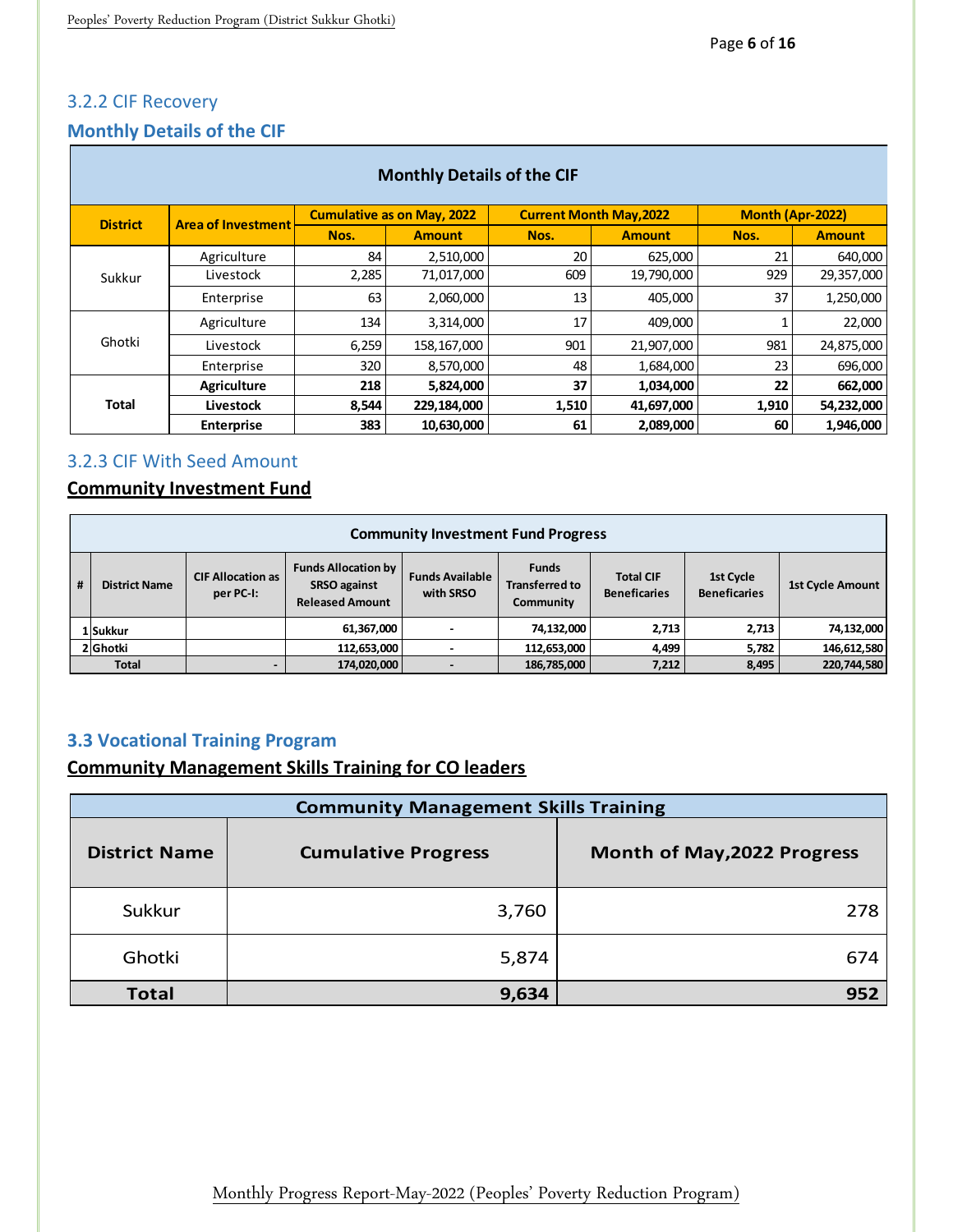# **Village Management and Skills Training (VMST)**

|                      | Vo Management and Skills Training (VMST) |                             |  |  |  |  |  |
|----------------------|------------------------------------------|-----------------------------|--|--|--|--|--|
| <b>District Name</b> | <b>Cumulative Progress</b>               | Month of May, 2022 Progress |  |  |  |  |  |
| Sukkur               | 194                                      | 17                          |  |  |  |  |  |
| Ghotki               | 340                                      | 41                          |  |  |  |  |  |
| <b>Total</b>         | 534                                      | 58                          |  |  |  |  |  |

# **CIF Appraisal and Management Skills Training**

|                      | <b>CIF Appraisal and Management Training</b> |                             |  |  |  |  |  |
|----------------------|----------------------------------------------|-----------------------------|--|--|--|--|--|
| <b>District Name</b> | <b>Cumulative Progress</b>                   | Month of May, 2022 Progress |  |  |  |  |  |
| Sukkur               | 192                                          | 15                          |  |  |  |  |  |
| Ghotki               | 288                                          | 15                          |  |  |  |  |  |
| <b>Total</b>         | 480                                          | 30                          |  |  |  |  |  |

# **CIF Book Keeping Training**

|                      | <b>CIF Book Keeping and Cos Accounts Auditing Training</b> |                                      |  |  |  |  |  |
|----------------------|------------------------------------------------------------|--------------------------------------|--|--|--|--|--|
| <b>District Name</b> | <b>Cumulative Progress</b>                                 | <b>Month of April, 2022 Progress</b> |  |  |  |  |  |
| Sukkur               | 178                                                        | 16                                   |  |  |  |  |  |
| Ghotki               | 275                                                        | 12                                   |  |  |  |  |  |
| <b>Total</b>         | 453                                                        | 28                                   |  |  |  |  |  |

# **LSO Management and Skills Training (LMST)**

*Activity Planned*

# **LSO Financial Management Training**

*Activity Planned*

Monthly Progress Report-May-2022 (Peoples' Poverty Reduction Program)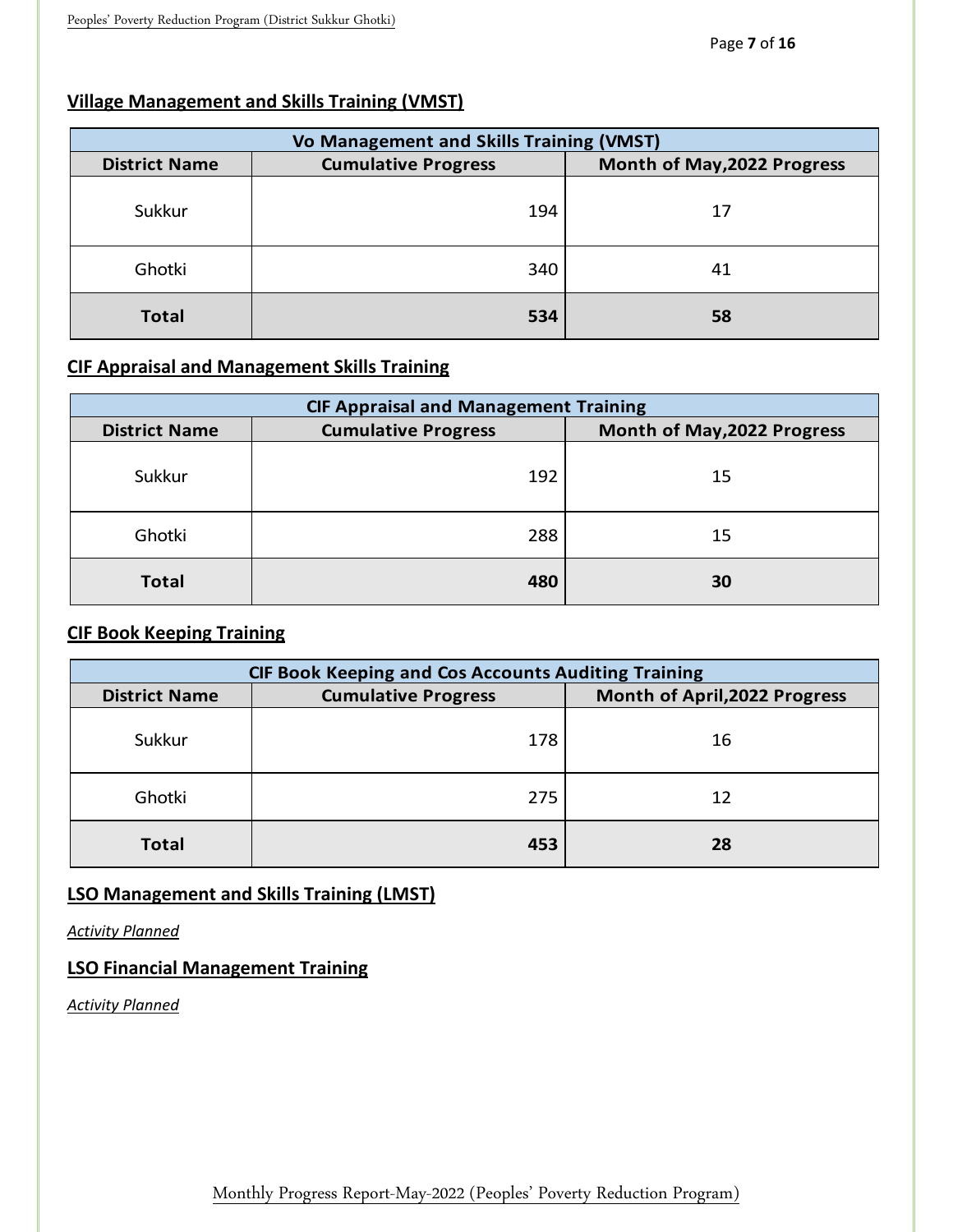|                                |                                    |                                                 |     |                          |                          | <b>Cumulative VTP Pax: Trained</b> |                          |                          |                          |                           |                          |                     |                          |                           |  |
|--------------------------------|------------------------------------|-------------------------------------------------|-----|--------------------------|--------------------------|------------------------------------|--------------------------|--------------------------|--------------------------|---------------------------|--------------------------|---------------------|--------------------------|---------------------------|--|
|                                |                                    |                                                 |     |                          |                          | Cumulative as of May, 2022         |                          |                          | Month of May 2022        |                           |                          | Month of April 2022 |                          |                           |  |
| <b>District</b><br><b>Name</b> | Taluka Name                        | <b>Vocational Training</b><br><b>Trade Name</b> | Pax |                          | Male Female              | Amount<br><b>Utilized</b>          | Pax                      | Mal<br>e                 | Female                   | Amount<br><b>Utilized</b> | Pax                      | Mal<br>e            | Female                   | Amount<br><b>Utilized</b> |  |
| Sukkur                         | Pano Agil (S)                      | Aplic Work                                      | 38  | $\blacksquare$           | 38                       | 760.000                            | 21                       |                          | 21                       | 420,000                   | $\sim$                   | $\overline{a}$      |                          |                           |  |
| Sukkur                         | Pano Agil (S)                      | Beautician                                      | 21  | $\overline{a}$           | 21                       | 420,000                            |                          |                          |                          |                           |                          | $\overline{a}$      | $\overline{a}$           | $\overline{a}$            |  |
| Sukkur                         | Pano Agil (S)                      | Hand Embroidery                                 | 18  | $\blacksquare$           | 18                       | 360,000                            |                          |                          |                          |                           | $\blacksquare$           | $\overline{a}$      | $\overline{\phantom{a}}$ |                           |  |
| Sukkur                         | Pano Agil (S)                      | Solar Systems                                   | 16  | 16                       |                          | 320,000                            |                          |                          |                          |                           | $\overline{\phantom{a}}$ |                     | $\overline{\phantom{a}}$ |                           |  |
| Sukkur                         | Pano Agil (S)                      | Tailoring                                       | 127 | ÷,                       | 127                      | 2,540,000                          | 21                       |                          | 21                       | 420.000                   | 41                       | $\overline{a}$      | 41                       | 820,000                   |  |
| Sukkur                         | Rohri                              | Applique Work                                   | 23  | ÷,                       | 23                       | 460,000                            |                          |                          |                          |                           |                          | $\overline{a}$      | $\overline{a}$           |                           |  |
| Sukkur                         | Rohri                              | Beautician                                      | 36  | $\overline{a}$           | 36                       | 720,000                            |                          |                          |                          |                           | $\overline{\phantom{a}}$ | $\overline{a}$      | $\overline{\phantom{a}}$ | $\blacksquare$            |  |
| Sukkur                         | Rohri                              | <b>Motor Bike Reparing</b>                      | 18  | 18                       |                          | 360.000                            |                          |                          |                          |                           | $\overline{\phantom{a}}$ | $\overline{a}$      | $\overline{\phantom{a}}$ | $\sim$                    |  |
| Sukkur                         | Rohri                              | Tailoring                                       | 120 | $\blacksquare$           | 120                      | 2,400,000                          | 60                       |                          | 60                       | 1,200,000                 | $\overline{\phantom{a}}$ | $\overline{a}$      | $\overline{\phantom{a}}$ |                           |  |
| Sukkur                         | Salehpat                           | <b>Tailoring</b>                                | 100 | ÷,                       | 100                      | 2.000.000                          | 19                       |                          | 19                       | 380.000                   | $\overline{\phantom{a}}$ | $\overline{a}$      | $\overline{a}$           |                           |  |
| Sukkur                         | Pano Akil                          | Motor Bike Reparing                             | 16  | 16                       | $\overline{\phantom{a}}$ | 320,000                            |                          |                          |                          |                           | 16                       | $\overline{a}$      | 16                       | 320,000                   |  |
| Sukkur                         | Salehpat                           | Aplic Work                                      | 18  |                          | 18                       | 360,000                            |                          |                          |                          |                           | 18                       | $\overline{a}$      | 18                       | 360,000                   |  |
| Sukkur                         | Salehpat                           | Motor Bike Reparing                             | 16  | 16                       |                          | 320,000                            |                          |                          |                          |                           | 16                       | 16                  | $\overline{\phantom{a}}$ | 320,000                   |  |
| Sukkur                         | PanoAkil                           | Tailoring                                       | 85  |                          | 85                       | 1,700,000                          | 21                       |                          | 21                       | 420.000                   | 18                       |                     | 18                       | 360,000                   |  |
| Sukkur                         | PanoAkil                           | Aplic Work                                      | 17  | $\overline{a}$           | 17                       | 340,000                            |                          |                          |                          |                           |                          | $\overline{a}$      | $\overline{a}$           |                           |  |
| Ghotki                         | Ghotki                             | Aplique                                         | 60  | ÷,                       | 60                       | 1,200,000                          | $\overline{a}$           |                          |                          |                           |                          |                     |                          |                           |  |
| Ghotki                         | Ghotki                             | <b>Tailoring</b>                                | 307 | $\overline{a}$           | 307                      | 6,140,000                          | 64                       |                          | 64                       | 1,280,000                 | 67                       | $\overline{a}$      | 67                       | 1,340,000                 |  |
| Ghotki                         | Ghotki                             | Solar                                           | 20  | 20                       |                          | 400,000                            |                          | $\overline{a}$           |                          |                           |                          | $\overline{a}$      | $\overline{\phantom{a}}$ |                           |  |
| Ghotki                         | Khangarh                           | Aplique                                         | 78  | ÷,                       | 78                       | 1,560,000                          | 39                       | $\overline{a}$           | 39                       | 780,000                   | $\overline{\phantom{a}}$ | $\overline{a}$      | $\overline{a}$           |                           |  |
| Ghotki                         | Khangarh                           | <b>Tailoring</b>                                | 89  | $\overline{a}$           | 89                       | 1,780,000                          | $\overline{\phantom{a}}$ | $\overline{a}$           | $\overline{a}$           |                           | 24                       | $\overline{a}$      | 24                       | 480.000                   |  |
| Ghotki                         | Khangarh                           | <b>Motar Bike Repairing</b>                     | 38  | 38                       | $\overline{\phantom{a}}$ | 760,000                            | $\overline{\phantom{a}}$ | $\overline{\phantom{a}}$ | $\overline{\phantom{a}}$ |                           |                          | $\overline{a}$      |                          |                           |  |
| Ghotki                         | Khangarh                           | Solar                                           | 16  | 16                       | $\overline{a}$           | 320,000                            | $\sim$                   | $\overline{a}$           | $\overline{a}$           | $\overline{a}$            |                          |                     | $\overline{\phantom{a}}$ |                           |  |
| Ghotki                         | Mirpur                             | Aplique                                         | 56  | ÷,                       | 56                       | 1,120,000                          | $\overline{\phantom{a}}$ | $\overline{\phantom{a}}$ | $\overline{a}$           |                           | 15                       |                     | 15                       | 300,000                   |  |
| Ghotki                         | Mirpur                             | <b>Tailoring</b>                                | 135 | $\overline{\phantom{a}}$ | 135                      | 2,700,000                          | 19                       | $\overline{a}$           | 19                       | 380.000                   | 18                       | $\overline{a}$      | 18                       | 360,000                   |  |
| Ghotki                         | Mirpur                             | Solar                                           | 33  | 33                       |                          | 660,000                            | 16                       | 16                       | $\overline{\phantom{a}}$ | 320,000                   |                          |                     |                          |                           |  |
| Ghotki                         | Daharki                            | Aplique                                         | 79  | $\overline{a}$           | 79                       | 1,580,000                          | $\overline{\phantom{a}}$ | $\blacksquare$           | $\overline{a}$           |                           | 22                       | $\overline{a}$      | 22                       | 440,000                   |  |
| Ghotki                         | Daharki                            | Tailoring                                       | 130 | $\blacksquare$           | 130                      | 2,600,000                          | 41                       | $\blacksquare$           | 41                       | 820,000                   | 23                       | ÷,                  | 23                       | 460,000                   |  |
| Ghotki                         | Ubauro                             | <b>Tailoring</b>                                | 246 |                          | 246                      | 4,920,000                          | 64                       | $\overline{\phantom{a}}$ | 64                       | 1,280,000                 | 44                       | $\blacksquare$      | 44                       | 880,000                   |  |
| Ghotki                         | Ubauro                             | Solar                                           | 18  | 18                       |                          | 360,000                            |                          | $\overline{a}$           |                          |                           |                          |                     |                          |                           |  |
|                                | <b>Cumulative VTP Pax: Trained</b> |                                                 |     |                          | 1.783                    | 39,480,000                         | 385                      | 16                       | 369                      | 7.700.000                 | 322                      | 16                  | 306                      | 6.440.000                 |  |

#### <span id="page-8-0"></span>3.3.1 Utilization Details of VTP

# <span id="page-8-1"></span>3.3.2 Drop out ratio disaggregated by Gender

Zero Drop out during this month

# <span id="page-8-2"></span>**3.4 Business Development Groups**

<span id="page-8-3"></span>

| <b>Enterprise Development-Business Development Groups Details</b> |                          |                          |                           |                                |                      |  |  |  |  |  |  |  |
|-------------------------------------------------------------------|--------------------------|--------------------------|---------------------------|--------------------------------|----------------------|--|--|--|--|--|--|--|
| <b>S.# District Name</b>                                          | <b>No of BDGs Formed</b> | <b>No of BDG members</b> | No Of Businesses Executed | <b>Total Investment Amount</b> | <b>No of Cycle-1</b> |  |  |  |  |  |  |  |
| Sukkur                                                            |                          |                          |                           |                                |                      |  |  |  |  |  |  |  |
| 2 Ghotki                                                          |                          |                          | 2,240,000                 | 2.240.000                      |                      |  |  |  |  |  |  |  |
| <b>Total</b><br>57<br>2,240,000<br>2,240,000                      |                          |                          |                           |                                |                      |  |  |  |  |  |  |  |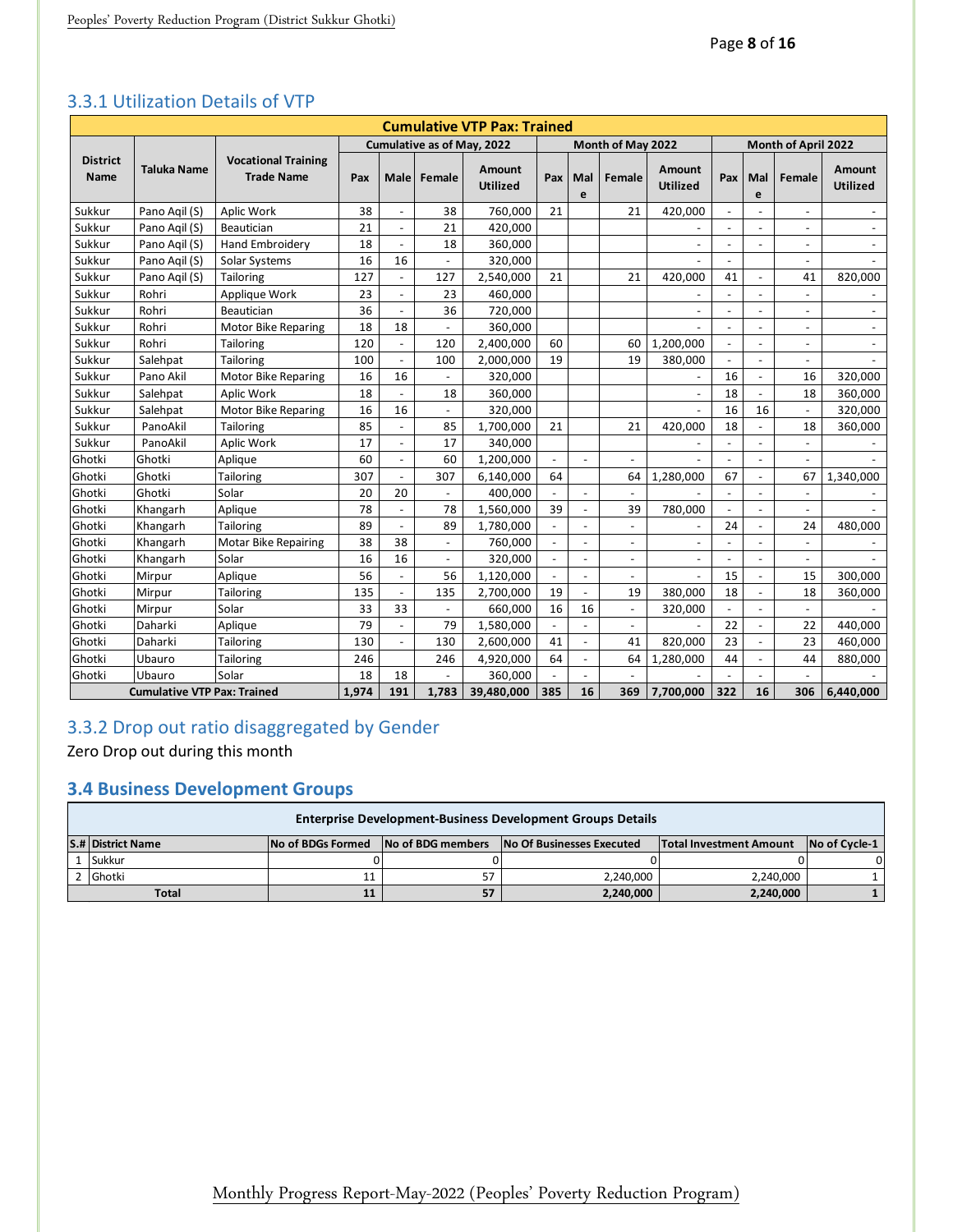#### 3.5 Low-Cost Houses

Progress of LCH District Wise (as of May 2022)

|      | <b>Utilization details of Low cost Housing</b>       |       |                                                    |       |                                   |                                   |                     |  |  |  |  |  |
|------|------------------------------------------------------|-------|----------------------------------------------------|-------|-----------------------------------|-----------------------------------|---------------------|--|--|--|--|--|
|      | Consolidated (As of May, 2022)<br>Month of May, 2022 |       |                                                    |       |                                   |                                   |                     |  |  |  |  |  |
| $S+$ | <b>District Name</b>                                 |       | Houses Initiated   Houses Completed   Total Houses |       | <b>Houses</b><br><b>Initiated</b> | <b>Houses</b><br><b>Completed</b> | <b>Total Houses</b> |  |  |  |  |  |
|      | Sukkur                                               | 1,018 |                                                    | 1,018 | 258                               |                                   | 258                 |  |  |  |  |  |
|      | Ghotki                                               | 937   |                                                    | 939   | 59                                |                                   | 153                 |  |  |  |  |  |
|      | <b>Total</b>                                         | 1,955 |                                                    | 1,957 | 317                               |                                   | 411                 |  |  |  |  |  |

# **DISTRICT GHOTKI**

# <span id="page-9-0"></span>2. Social Mobilization Progress

|                             | <b>Ghotki</b>                                                                 |                |          |      |               |              |      |                |                          |      |                          |                                    |      |
|-----------------------------|-------------------------------------------------------------------------------|----------------|----------|------|---------------|--------------|------|----------------|--------------------------|------|--------------------------|------------------------------------|------|
|                             |                                                                               |                | $May-22$ |      |               | Apr-22       |      |                | <b>Mar-22</b>            |      |                          | <b>Consolidated as of May 2022</b> |      |
| <b>Indicators</b>           | <b>Program Activties</b>                                                      | <b>Target</b>  | Ach      | Ach% | <b>Target</b> | Ach          | Ach% | <b>Target</b>  | Ach                      | Ach% | Program<br><b>Target</b> | <b>Ach</b>                         | Ach% |
|                             | Households organized                                                          | 3,918          | 4,215    | 108% | 3,918         | 5,480        | 140% | 3,918          | 6,399                    | 163% | 156,706                  | 67,833                             | 43%  |
| Social                      | <b>Number of Cos formed</b>                                                   | 218            | 268      | 123% | 218           | 314          | 144% | 218            | 356                      | 164% | 8.706                    | 3,852                              | 44%  |
| Mobilisation                | Number of Vos formed                                                          | 27             | 39       | 144% | 27            | 39           | 144% | 27             | 32                       | 118% | 1,088                    | 362                                | 33%  |
|                             | Number of LSOs formed                                                         |                |          | 171% | $\mathbf{1}$  | $\mathbf{1}$ | 171% | $\mathbf{1}$   | $\overline{\phantom{a}}$ | 343% | 66                       |                                    | 6%   |
|                             | <b>CMST of COs Formed</b>                                                     | 435            | 680      | 156% | 435           | 612          | 141% | 435            | 540                      | 124% | 17,412                   | 5,874                              | 34%  |
|                             | <b>Mangement &amp; Planned Training for</b><br>Vos                            | 54             | 41       | 75%  | 54            | 84           | 154% | 54             | 66                       | 121% | 2,176                    | 340                                | 16%  |
| Capacity                    | <b>CIF Book-keeping &amp; CO Accounts</b><br><b>Auditing Training for Vos</b> | 54             | 12       | 22%  | 54            | 92           | 169% | 54             | 64                       | 118% | 2,176                    | 275                                | 13%  |
| of CIs Leaders Training Vos | Development CIF Appraisal and Monitoring                                      | 54             | 15       | 28%  | 54            | 79           | 145% | 54             | 63                       | 116% | 2,176                    | 288                                | 13%  |
|                             | <b>LSO Management and Skills</b><br><b>Training</b>                           | $\overline{2}$ | ٠        | 0%   | 2             | ٠            | 0%   | $\overline{2}$ | ٠                        | 0%   | 264                      |                                    | 0%   |
|                             | <b>LSO Financial Management &amp; Book</b><br>keeping Training                | 1              | ٠        | 0%   | 1             | ÷            | 0%   | 1              | ٠                        | 0%   | 132                      |                                    | 0%   |
|                             | Community Investment Fund (0-                                                 | 1,033          | 966      | 93%  | 1,033         | 1005         | 97%  | 1,033          | 1209                     | 117% | 62,000                   | 7,679                              | 12%  |
| <b>Interventions</b>        | Income Generation Grant (0-11)                                                | 310            | 261      | 84%  | 310           | 158          | 51%  | 310            | 164                      | 53%  | 6,200                    | 1,039                              | 17%  |
|                             | <b>Vocational Training Program (0-18)</b>                                     | 117            | 243      | 208% | 117           | 213          | 183% | 117            | 301                      | 258% | 5,600                    | 1,305                              | 23%  |
|                             | Low Cost Houses (0-11)                                                        | 103            | 59       | 57%  | 103           | 153          | 148% | 103            | 184                      | 178% | 6,200                    | 939                                | 15%  |

# <span id="page-9-1"></span>3.1 Income Generation Grant

# **Progress of Income generation Grant**

<span id="page-9-2"></span>

| <b>District</b> | <b>Cumulative</b> | <b>Month of May, 2022</b> | Month, April, 2022 | <b>Month, March</b> |
|-----------------|-------------------|---------------------------|--------------------|---------------------|
| <b>Name</b>     | <b>Progress</b>   | <b>Progress</b>           |                    | 2022                |
| Ghotki          | 1,039             | 261                       | 158                | 164                 |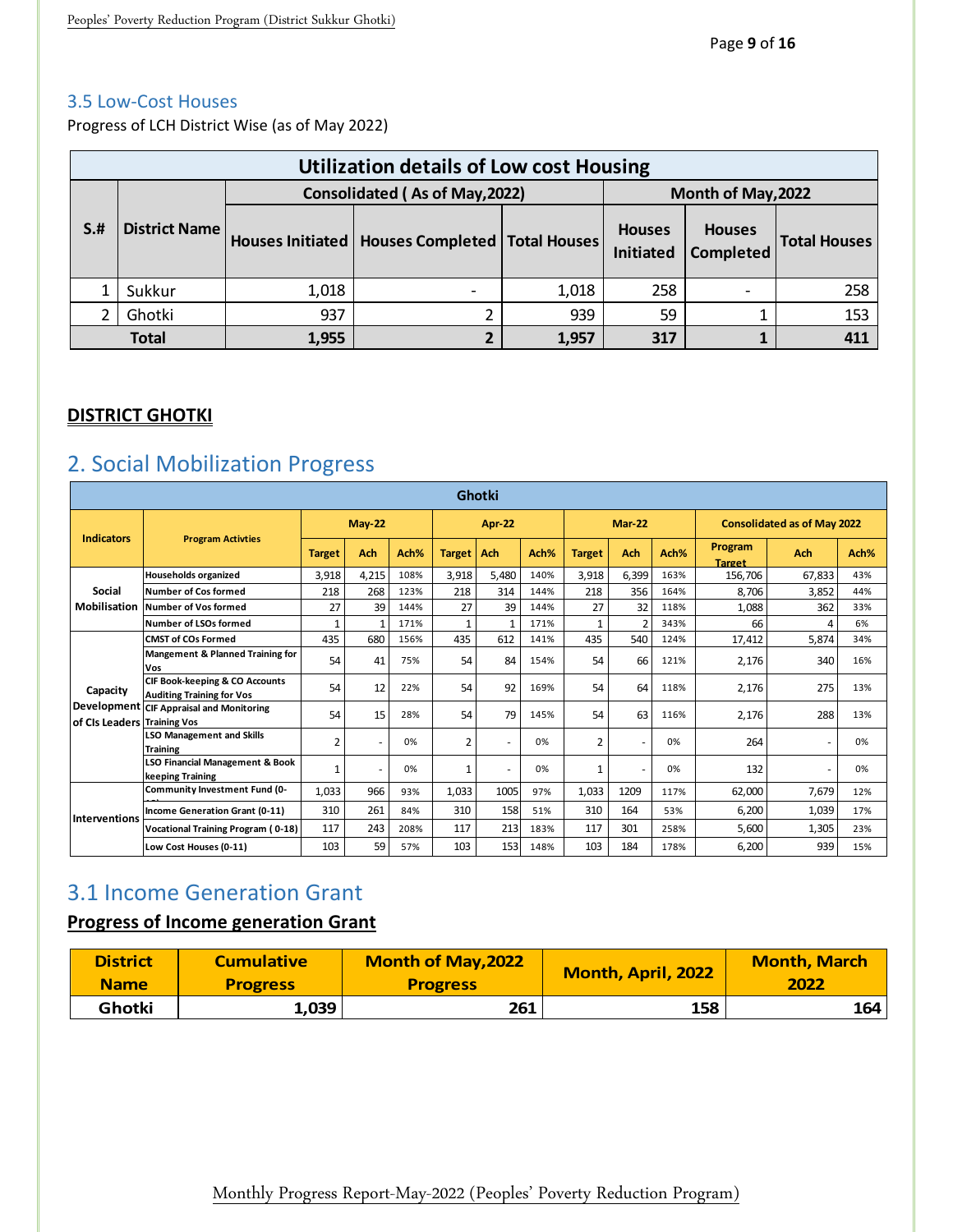#### 3.1.1 Utilization of IGG

# **The month of May 2022 Progress**

| <b>District Ghotki</b>       |       |                                   |      |                    |                   |               |  |  |  |  |  |  |
|------------------------------|-------|-----------------------------------|------|--------------------|-------------------|---------------|--|--|--|--|--|--|
| <b>S# Area of Investment</b> |       | <b>Cumulative as on May, 2022</b> |      | Month, April, 2022 | Month, March 2022 |               |  |  |  |  |  |  |
|                              | Nos.  | <b>Amount</b>                     | Nos. | <b>Amount</b>      | Nos.              | <b>Amount</b> |  |  |  |  |  |  |
| Agriculture                  |       | 45,000                            |      |                    |                   |               |  |  |  |  |  |  |
| 2 Livetsock                  | 1,014 | 15,220,000                        | 156  | 2,340,000          | 163               | 2,445,000     |  |  |  |  |  |  |
| 3 Enterprise                 | 22    | 330,000                           |      | 30,000             |                   | 15,000        |  |  |  |  |  |  |
| <b>Total</b>                 | 1,039 | 15,595,000                        | 158  | 2,370,000          | 164               | 2,460,000     |  |  |  |  |  |  |

### **3.2 Community Investment Fund**

# <span id="page-10-0"></span>**Progress of CIF District Wise (as of May 2022)**

# <span id="page-10-1"></span>3.2.1 Utilization of CIF

|                                                                | <b>CIF Product Wise Utilization</b> |                           |       |                                   |      |                                |  |  |  |  |  |  |
|----------------------------------------------------------------|-------------------------------------|---------------------------|-------|-----------------------------------|------|--------------------------------|--|--|--|--|--|--|
| S#                                                             | <b>District</b>                     | <b>Area of Investment</b> |       | <b>Cumulative as on May, 2022</b> |      | <b>Current Month May, 2022</b> |  |  |  |  |  |  |
|                                                                |                                     |                           | Nos.  | <b>Amount</b>                     | Nos. | <b>Amount</b>                  |  |  |  |  |  |  |
| 1                                                              |                                     | <b>Agriculture</b>        | 151   | 3,723,000                         | 17   | 409,000                        |  |  |  |  |  |  |
| 2                                                              |                                     | Livestock                 | 7,160 | 180,074,000                       | 901  | 21,907,000                     |  |  |  |  |  |  |
| 3                                                              | Ghotki                              | <b>Enterprise</b>         | 368   | 10,254,000                        | 48   | 1,684,000                      |  |  |  |  |  |  |
| <b>Cumulative</b><br>7,679<br>966<br>24,000,000<br>194,051,000 |                                     |                           |       |                                   |      |                                |  |  |  |  |  |  |

#### <span id="page-10-2"></span>3.2.2 CIF Recovery

#### <span id="page-10-3"></span>**Monthly Details of the CIF**

# <span id="page-10-4"></span>3.2.3 CIF With Seed Amount

|                      | <b>Ghotki</b>                         |                                                                             |                                     |                                                    |                         |                           |                  |  |  |  |  |  |  |
|----------------------|---------------------------------------|-----------------------------------------------------------------------------|-------------------------------------|----------------------------------------------------|-------------------------|---------------------------|------------------|--|--|--|--|--|--|
| <b>District Name</b> | <b>CIF Allocation as</b><br>per PC-I: | <b>Funds Allocation by</b><br><b>SRSO against</b><br><b>Released Amount</b> | <b>Funds Available</b><br>with SRSO | <b>Funds</b><br><b>Transferred to</b><br>Communitv | <b>CIF Beneficaries</b> | 1st Cycle<br>beneficaries | 1st Cycle Amount |  |  |  |  |  |  |
| Ghotki               | 7,679                                 | 194,051,000                                                                 |                                     | 144,458,000                                        | 7,679                   | 7.679                     | 144,458,000      |  |  |  |  |  |  |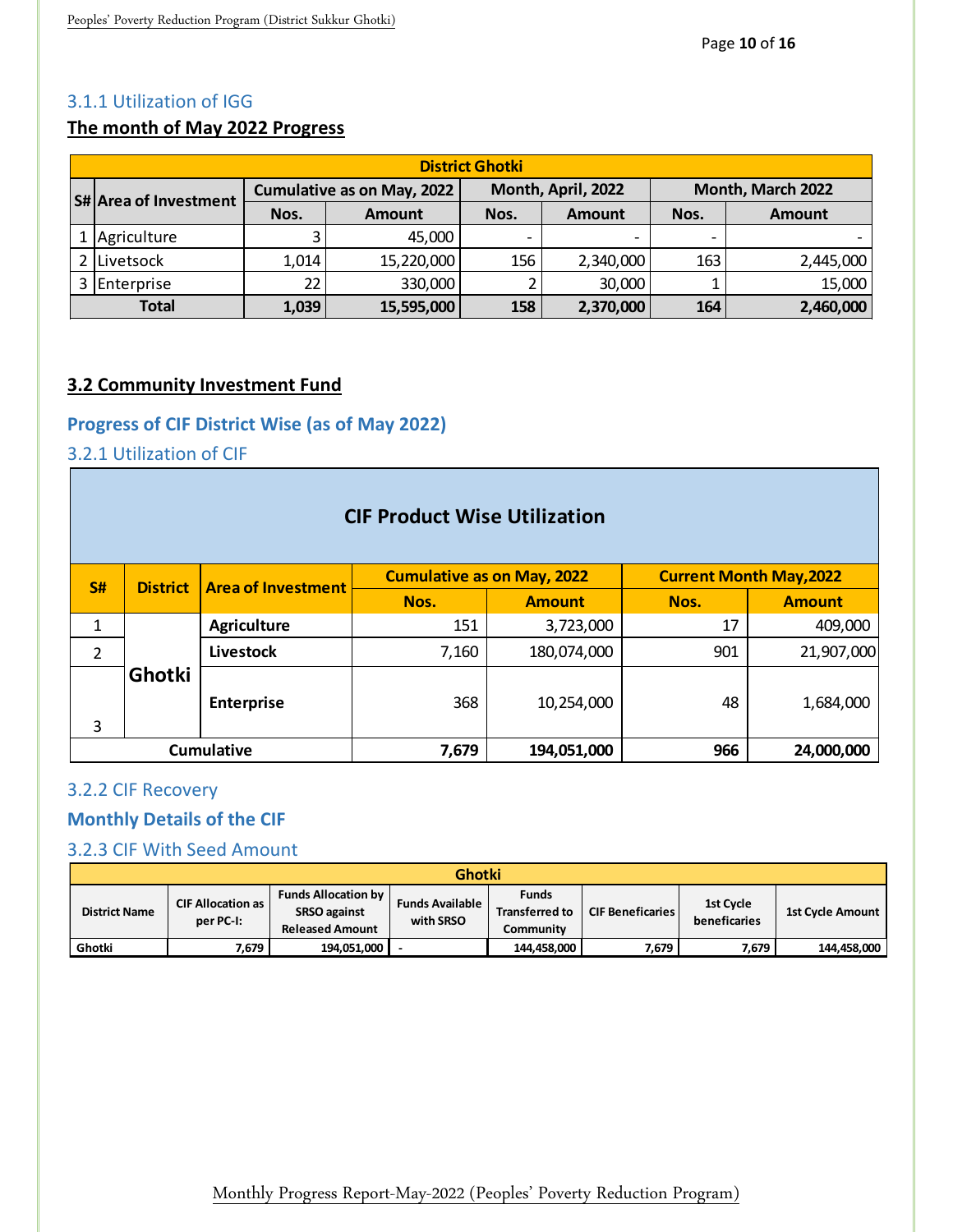# <span id="page-11-0"></span>3.2.4 CIF Cycles from Recovered Amount

# <span id="page-11-1"></span>**3.3 Vocational Training Program**

# <span id="page-11-2"></span>3.3.1 Utilization Details of VTP

|                         | 3.3.1 Utilization Details of VTP                                                                   |                                                 |                            |                          |             |                           |                   |                          |                |                           |                          |                          |                   |                           |
|-------------------------|----------------------------------------------------------------------------------------------------|-------------------------------------------------|----------------------------|--------------------------|-------------|---------------------------|-------------------|--------------------------|----------------|---------------------------|--------------------------|--------------------------|-------------------|---------------------------|
|                         |                                                                                                    |                                                 |                            |                          |             | <b>Ghotki District</b>    |                   |                          |                |                           |                          |                          |                   |                           |
|                         |                                                                                                    |                                                 | Cumulative as of May, 2022 |                          |             |                           | Month of May 2022 |                          |                |                           |                          |                          | Month of Apr 2022 |                           |
| <b>District</b><br>Name | <b>Taluka Name</b>                                                                                 | <b>Vocational Training</b><br><b>Trade Name</b> | Pax                        |                          | Male Female | Amount<br><b>Utilized</b> | Pax               | Mal<br>е                 | Female         | Amount<br><b>Utilized</b> | Pax                      | Mal<br>е                 | Female            | Amount<br><b>Utilized</b> |
| Ghotki                  | Ghotki                                                                                             | Aplique                                         | 60                         |                          | 60          | 1,200,000                 | ۰                 |                          |                |                           | ٠                        |                          |                   |                           |
| Ghotki                  | Ghotki                                                                                             | <b>Tailoring</b>                                | 307                        |                          | 307         | 6,140,000                 | 64                |                          | 64             | 1,280,000                 | 67                       | $\overline{\phantom{0}}$ | 67                | 1,340,000                 |
| Ghotki                  | Ghotki                                                                                             | Solar                                           | 20                         | 20                       |             | 400,000                   | ٠                 | $\overline{\phantom{0}}$ | ٠              |                           | ۰                        | $\sim$                   | ٠                 |                           |
| Ghotki                  | Khangarh                                                                                           | Aplique                                         | 78                         |                          | 78          | 1,560,000                 | 39                | ۰                        | 39             | 780,000                   |                          |                          |                   |                           |
| Ghotki                  | Khangarh                                                                                           | <b>Tailoring</b>                                | 89                         |                          | 89          | 1,780,000                 | $\blacksquare$    | $\overline{a}$           | L,             | $\overline{a}$            | 24                       | $\overline{a}$           | 24                | 480,000                   |
| Ghotki                  | Khangarh                                                                                           | <b>Motar Bike Repairing</b>                     | 38                         | 38                       |             | 760,000                   | $\blacksquare$    | $\overline{\phantom{0}}$ | $\overline{a}$ | $\overline{a}$            |                          |                          |                   |                           |
| Ghotki                  | Khangarh                                                                                           | Solar                                           | 16                         | 16                       |             | 320,000                   | ٠                 | $\overline{\phantom{0}}$ | $\overline{a}$ | $\overline{\phantom{a}}$  | $\overline{\phantom{0}}$ | $\overline{\phantom{a}}$ | ٠                 | $\overline{\phantom{0}}$  |
| Ghotki                  | Mirpur                                                                                             | Aplique                                         | 56                         | $\overline{\phantom{a}}$ | 56          | 1,120,000                 | ٠                 | $\overline{a}$           |                | $\overline{\phantom{a}}$  | 15                       | $\overline{a}$           | 15                | 300,000                   |
| Ghotki                  | Mirpur                                                                                             | <b>Tailoring</b>                                | 135                        | $\overline{a}$           | 135         | 2,700,000                 | 19                | ۰                        | 19             | 380,000                   | 18                       |                          | 18                | 360,000                   |
| Ghotki                  | Mirpur                                                                                             | Solar                                           | 33                         | 33                       |             | 660,000                   | 16                | 16                       | ٠              | 320,000                   | $\overline{\phantom{0}}$ | $\overline{\phantom{a}}$ | ٠                 |                           |
| Ghotki                  | Daharki                                                                                            | Aplique                                         | 79                         | $\overline{\phantom{a}}$ | 79          | 1,580,000                 | ٠                 |                          | ٠              |                           | 22                       |                          | 22                | 440,000                   |
| Ghotki                  | Daharki                                                                                            | <b>Tailoring</b>                                | 130                        | $\overline{a}$           | 130         | 2,600,000                 | 41                | ۰                        | 41             | 820,000                   | 23                       | ۰                        | 23                | 460,000                   |
| Ghotki                  | Ubauro                                                                                             | <b>Tailoring</b>                                | 246                        |                          | 246         | 4,920,000                 | 64                | $\overline{\phantom{0}}$ | 64             | 1,280,000                 | 44                       | $\overline{a}$           | 44                | 880,000                   |
| Ghotki                  | Ubauro                                                                                             | Solar                                           | 18                         | 18                       | ٠           | 360,000                   | ٠                 | $\overline{\phantom{0}}$ | ٠              |                           |                          | $\overline{\phantom{a}}$ |                   |                           |
|                         | 16<br>227<br>125<br>26,100,000<br>243<br>213<br>213<br>1,305<br>1,180<br>4,860,000<br><b>Total</b> |                                                 |                            |                          |             |                           |                   |                          |                |                           |                          | 4,260,000                |                   |                           |

# <span id="page-11-3"></span>3.3.2 Drop out ratio disaggregated by Gender

Zero Pax Droped out

# <span id="page-11-4"></span>**3.4 Business Development Groups**

### <span id="page-11-5"></span>3.5 Low-Cost Houses

# **Progress of LCH District Wise (as of May 2022)**

|      | <b>Utilization details of Low cost Housing</b> |                                   |                                       |                               |               |                                      |                               |  |  |  |  |  |
|------|------------------------------------------------|-----------------------------------|---------------------------------------|-------------------------------|---------------|--------------------------------------|-------------------------------|--|--|--|--|--|
|      |                                                |                                   | <b>Consolidated (As of May, 2022)</b> | <b>Month of May, 2022</b>     |               |                                      |                               |  |  |  |  |  |
| $S+$ | <b>District</b><br><b>Name</b>                 | <b>Houses</b><br><b>Initiated</b> | <b>Houses</b><br><b>Completed</b>     | <b>Total</b><br><b>Houses</b> | <b>Houses</b> | <b>Houses</b><br>Initiated Completed | <b>Total</b><br><b>Houses</b> |  |  |  |  |  |
|      | Ghotki                                         | 937                               |                                       | 939                           | 59            |                                      | 60                            |  |  |  |  |  |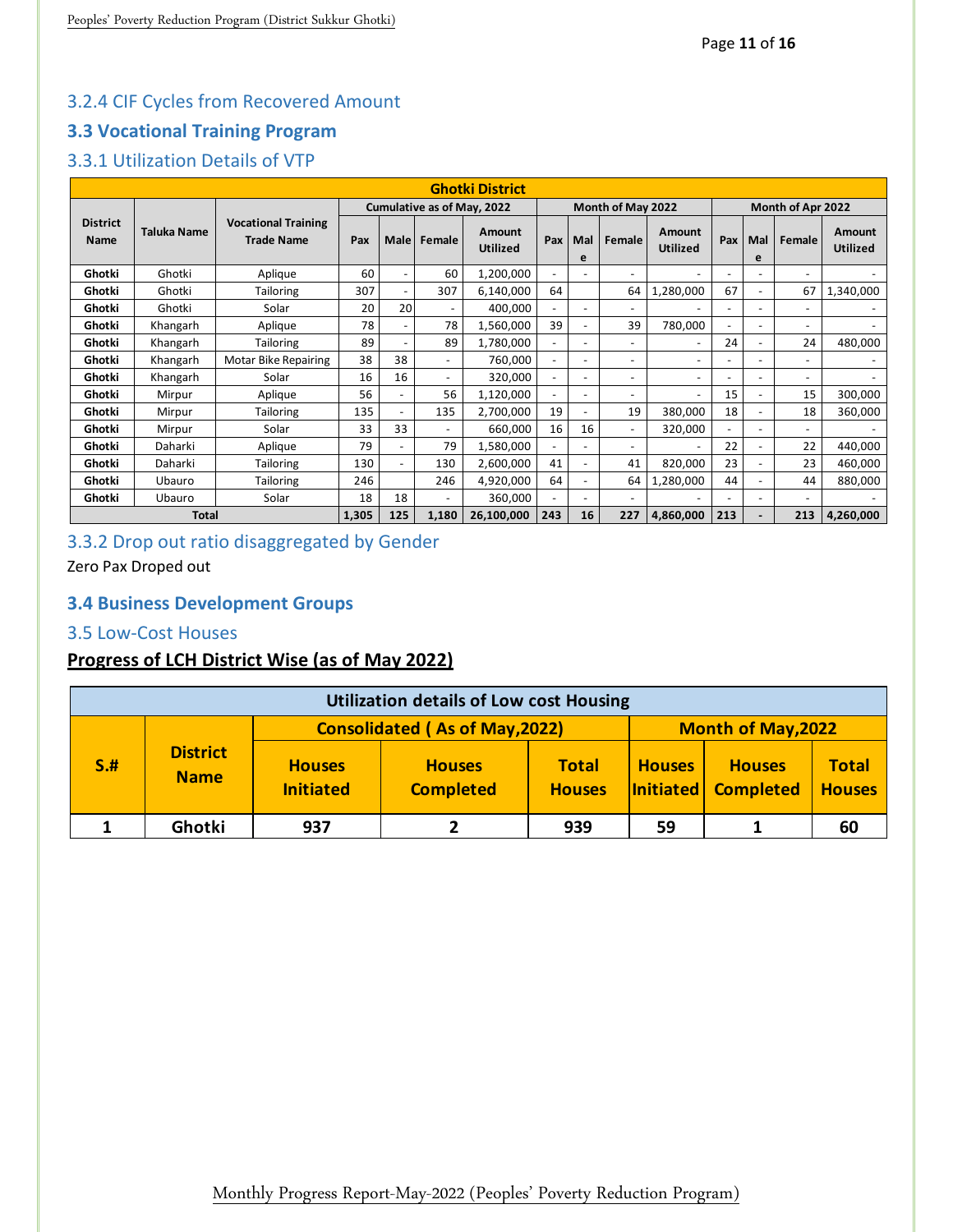# **DISTRICT SUKKUR**

# <span id="page-12-0"></span>Social Mobilization Progress

|                                            | <b>Sukkur</b>                                                                 |               |          |      |               |              |      |               |               |      |                          |                                    |      |
|--------------------------------------------|-------------------------------------------------------------------------------|---------------|----------|------|---------------|--------------|------|---------------|---------------|------|--------------------------|------------------------------------|------|
|                                            | <b>Program Activties</b>                                                      |               | $May-22$ |      |               | Apr-22       |      |               | <b>Mar-22</b> |      |                          | <b>Consolidated as of May 2022</b> |      |
| <b>Indicators</b>                          |                                                                               | <b>Target</b> | Ach      | Ach% | <b>Target</b> | <b>Ach</b>   | Ach% | <b>Target</b> | Ach           | Ach% | Program<br><b>Target</b> | Ach                                | Ach% |
|                                            | <b>Households organized</b>                                                   | 2,393         | 2,436    | 102% | 2,393         | 2,305        | 96%  | 2,393         | 1,689         | 71%  | 95,728                   | 39,551                             | 41%  |
| <b>Social</b>                              | Number of Cos formed                                                          | 133           | 172      | 129% | 133           | 160          | 120% | 133           | 114           | 86%  | 5,318                    | 2,424                              | 46%  |
| Mobilisation                               | Number of Vos formed                                                          | 17            | 21       | 126% | 17            | 41           | 246% | 17            | 19            | 114% | 665                      | 273                                | 41%  |
|                                            | Number of LSOs formed                                                         | $\Omega$      |          | 0%   | $\Omega$      | $\mathbf{1}$ | 300% | $\Omega$      |               | 0%   | 37                       |                                    | 3%   |
|                                            | <b>CMST of COs Formed</b>                                                     | 266           | 278      | 105% | 266           | 424          | 159% | 266           | 275           | 103% | 10,636                   | 3,760                              | 35%  |
|                                            | <b>Mangement &amp; Planned Training for</b><br>Vos                            | 33            | 17       | 51%  | 33            | 71           | 214% | 33            |               | 0%   | 1,330                    | 194                                | 15%  |
| Capacity                                   | <b>CIF Book-keeping &amp; CO Accounts</b><br><b>Auditing Training for Vos</b> | 33            | 16       | 48%  | 33            | 56           | 168% | 33            | 20            | 60%  | 1,330                    | 178                                | 13%  |
| Development<br>of CIs Leaders Training Vos | <b>CIF Appraisal and Monitoring</b>                                           | 33            | 15       | 45%  | 33            | 69           | 208% | 33            |               | 0%   | 1,330                    | 192                                | 14%  |
|                                            | <b>LSO Management and Skills</b><br><b>Training</b>                           | $\mathbf{1}$  |          | 0%   | $\mathbf{1}$  |              | 0%   | $\mathbf{1}$  |               | 0%   | 148                      | $\sim$                             | 0%   |
|                                            | <b>LSO Financial Management &amp; Book</b><br>keeping Training                | $\mathbf{1}$  |          | 0%   | $\mathbf{1}$  |              | 0%   | 1             |               | 0%   | 74                       |                                    | 0%   |
|                                            | Community Investment Fund (0-<br>23)                                          | 633           | 642      | 101% | 633           | 987          | 156% | 633           | 803           | 127% | 38,000                   | 6,015                              | 16%  |
| <b>Interventions</b>                       | Income Generation Grant (0-11)                                                | 190           | 165      | 87%  | 190           | 203          | 107% | 190           | 132           | 69%  | 3,800                    | 790                                | 21%  |
|                                            | Vocational Training Program (0-23)                                            | 71            | 142      | 200% | 71            | 109          | 154% | 71            | 78            | 110% | 3,400                    | 669                                | 20%  |
|                                            | Low Cost Houses (0-23)                                                        | 63            | 258      | 407% | 63            | 265          | 418% | 63            | 275           | 434% | 3,800                    | 1,018                              | 27%  |

# <span id="page-12-1"></span>3.1 Income Generation Grant

## <span id="page-12-2"></span>3.1.1 Utilization of IGG

|                                                                                                           | <b>Month Wise Progress (Beneficary Wise)</b> |                 |      |      |  |  |  |  |  |  |  |  |
|-----------------------------------------------------------------------------------------------------------|----------------------------------------------|-----------------|------|------|--|--|--|--|--|--|--|--|
| <b>Month, March</b><br><b>Month of May, 2022</b><br>Month, April,<br><b>District</b><br><b>Cumulative</b> |                                              |                 |      |      |  |  |  |  |  |  |  |  |
| <b>Name</b>                                                                                               | <b>Progress</b>                              | <b>Progress</b> | 2022 | 2022 |  |  |  |  |  |  |  |  |
| <b>Sukkur</b>                                                                                             | 790                                          | 165             | 165  | 204  |  |  |  |  |  |  |  |  |

# 3.2 Community Investment Fund

# <span id="page-12-3"></span>**Progress of CIF District Wise (as of May 2022)**

| <b>Sukkur</b>        |                                        |                                                                      |                                     |                                                           |                         |                                          |                         |  |  |  |
|----------------------|----------------------------------------|----------------------------------------------------------------------|-------------------------------------|-----------------------------------------------------------|-------------------------|------------------------------------------|-------------------------|--|--|--|
| <b>District Name</b> | <b>CIF Allocation as</b><br>lper PC-I: | <b>Funds Allocation by</b><br><b>SRSO</b> against Released<br>Amount | <b>Funds Available</b><br>with SRSO | <b>Funds</b><br><b>Transferred to</b><br><b>Community</b> | <b>CIF Beneficaries</b> | <b>1st Cycle</b><br><b>Ibeneficaries</b> | <b>1st Cycle Amount</b> |  |  |  |
| Sukkur               | $\overline{\phantom{a}}$               | 61,367,000                                                           |                                     | 74,132,000                                                | 2,713                   | 2,713                                    | 74,132,000              |  |  |  |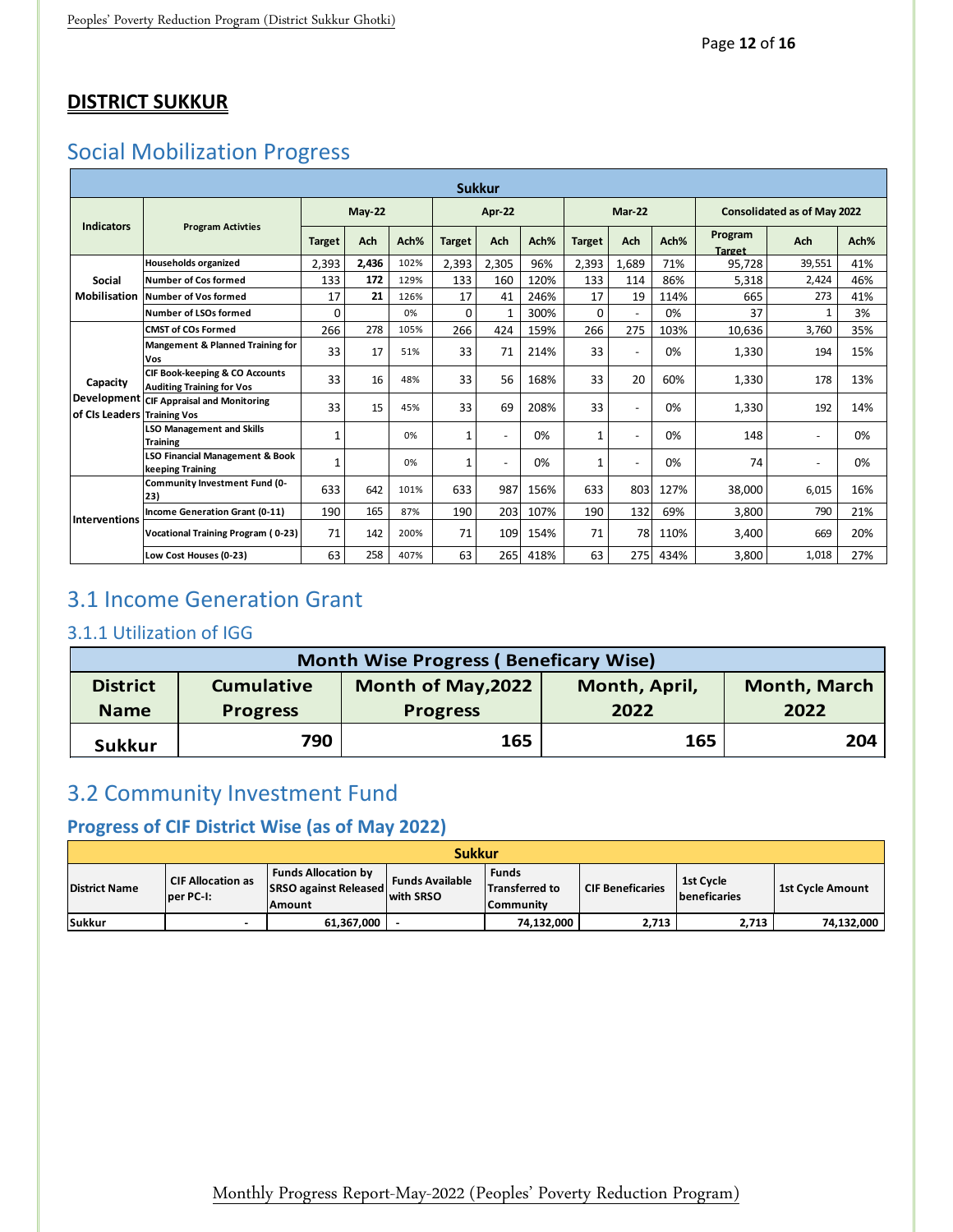# <span id="page-13-0"></span>3.2.1 Utilization of CIF

| <b>CIF Product Wise Utilization</b> |                 |                    |                                   |               |                                |               |  |  |  |
|-------------------------------------|-----------------|--------------------|-----------------------------------|---------------|--------------------------------|---------------|--|--|--|
| <b>S#</b>                           | <b>District</b> | Area of Investment | <b>Cumulative as on May, 2022</b> |               | <b>Current Month May, 2022</b> |               |  |  |  |
|                                     |                 |                    | Nos.                              | <b>Amount</b> | Nos.                           | <b>Amount</b> |  |  |  |
| 1                                   | <b>Sukkur</b>   | <b>Agriculture</b> | 84                                | 2,510,000     | 20                             | 625,000       |  |  |  |
| $\overline{2}$                      |                 | Livestock          | 2,285                             | 71,017,000    | 609                            | 19,790,000    |  |  |  |
| 3                                   |                 | <b>Enterprise</b>  | 63                                | 405,063       | 13                             | 405,000       |  |  |  |
|                                     |                 | <b>Cumulative</b>  | 2,432                             | 73,932,063    | 642                            | 20,820,000    |  |  |  |

# <span id="page-13-1"></span>3.2.2 CIF Recovery

# <span id="page-13-2"></span>**Monthly Details of the CIF**

# <span id="page-13-3"></span>3.2.3 CIF With Seed Amount

| <b>Monthly Details of the CIF</b> |                    |       |                                   |      |                                |                  |               |  |  |  |  |
|-----------------------------------|--------------------|-------|-----------------------------------|------|--------------------------------|------------------|---------------|--|--|--|--|
| <b>District</b>                   | Area of Investment |       | <b>Cumulative as on May, 2022</b> |      | <b>Current Month May, 2022</b> | Month (Apr-2022) |               |  |  |  |  |
|                                   |                    | Nos.  | <b>Amount</b>                     | Nos. | <b>Amount</b>                  | Nos.             | <b>Amount</b> |  |  |  |  |
|                                   | <b>Agriculture</b> | 84    | 2,510,000                         | 20   | 625000                         | 21               | 640000        |  |  |  |  |
| Sukkur                            | Livestock          | 2,285 | 71,017,000                        | 609  | 19790000                       | 929              | 29357000      |  |  |  |  |
|                                   | <b>Enterprise</b>  | 63    | 2,060,000                         | 13   | 405000                         | 37               | 1250000       |  |  |  |  |
| <b>Total</b>                      |                    | 2,432 | 75,587,000                        | 642  | 20,820,000                     | 987              | 31,247,000    |  |  |  |  |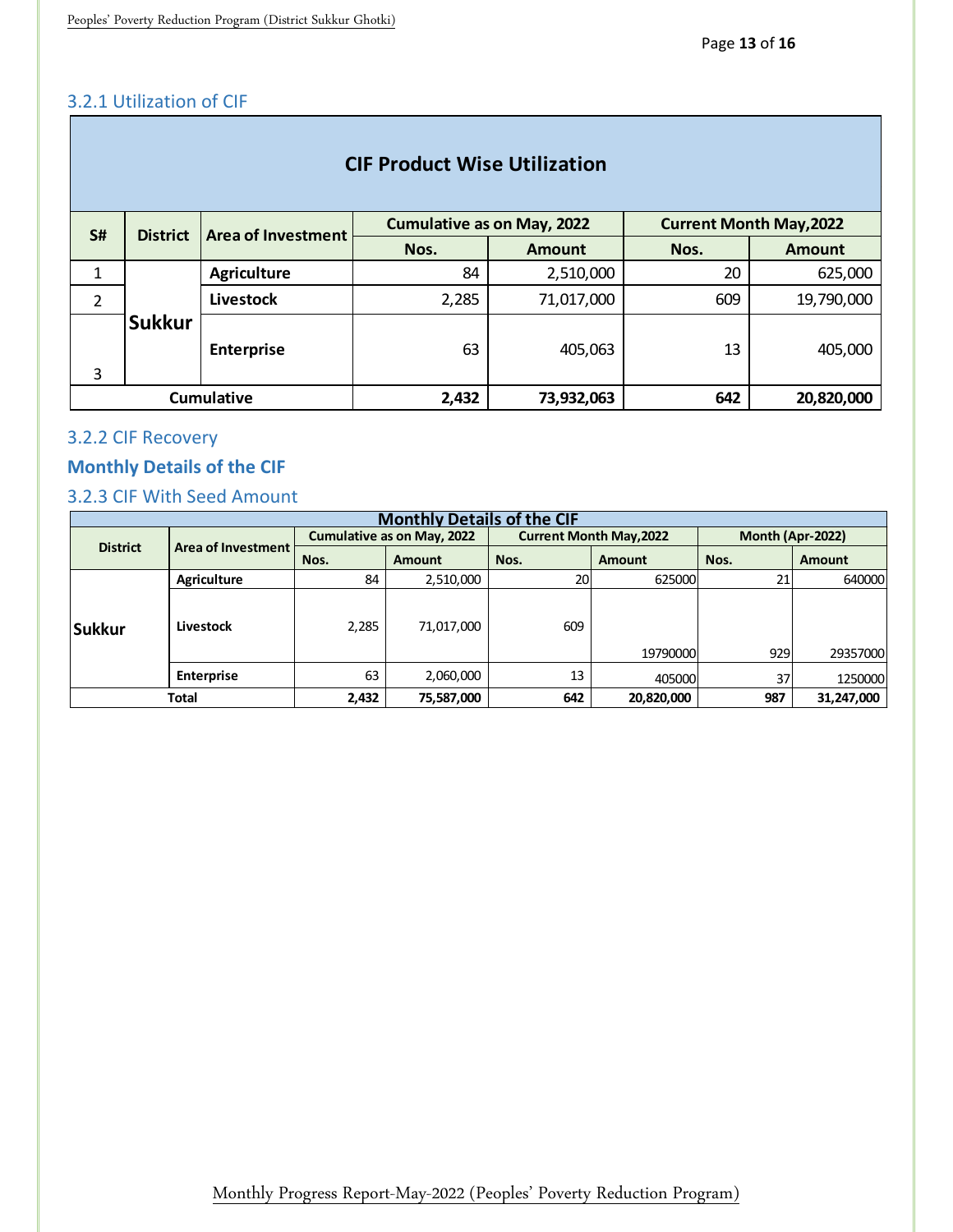# <span id="page-14-0"></span>3.2.4 CIF Cycles from Recovered Amount

# <span id="page-14-1"></span>**3.3 Vocational Training Program**

# <span id="page-14-2"></span>3.3.1 Utilization Details of VTP

| <b>Sukkur District</b>         |                    |                                                 |                                   |                          |        |                           |     |                   |        |                           |                     |                          |        |                           |
|--------------------------------|--------------------|-------------------------------------------------|-----------------------------------|--------------------------|--------|---------------------------|-----|-------------------|--------|---------------------------|---------------------|--------------------------|--------|---------------------------|
|                                |                    |                                                 | <b>Cumulative as of May, 2022</b> |                          |        |                           |     | Month of May 2022 |        |                           | Month of April 2022 |                          |        |                           |
| <b>District</b><br><b>Name</b> | <b>Taluka Name</b> | <b>Vocational Training</b><br><b>Trade Name</b> | Pax                               | Male                     | Female | Amount<br><b>Utilized</b> | Pax | Mal<br>e          | Female | Amount<br><b>Utilized</b> | Pax                 | Mal<br>e                 | Female | Amount<br><b>Utilized</b> |
| <b>Sukkur</b>                  | Pano Agil (S)      | Aplic Work                                      | 38                                | $\overline{\phantom{a}}$ | 38     | 760,000                   | 21  |                   | 21     | 420,000                   |                     |                          |        |                           |
| Sukkur                         | Pano Agil (S)      | Beautician                                      | 21                                | ٠                        | 21     | 420.000                   |     |                   |        |                           |                     | $\overline{a}$           |        |                           |
| <b>Sukkur</b>                  | Pano Agil (S)      | Hand Embroidery                                 | 18                                |                          | 18     | 360.000                   |     |                   |        |                           |                     | $\overline{\phantom{a}}$ | ٠      | $\overline{\phantom{a}}$  |
| Sukkur                         | Pano Agil (S)      | Solar Systems                                   | 16                                | 16                       |        | 320,000                   |     |                   |        |                           |                     |                          |        |                           |
| <b>Sukkur</b>                  | Pano Agil (S)      | Tailoring                                       | 127                               |                          | 127    | 2,540,000                 | 21  |                   | 21     | 420,000                   | 41                  | Ĭ.                       | 41     | 820,000                   |
| <b>Sukkur</b>                  | Rohri              | Applique Work                                   | 23                                |                          | 23     | 460,000                   |     |                   |        |                           |                     | $\overline{a}$           |        |                           |
| <b>Sukkur</b>                  | Rohri              | Beautician                                      | 36                                |                          | 36     | 720,000                   |     |                   |        |                           |                     | ٠                        |        |                           |
| <b>Sukkur</b>                  | Rohri              | Motor Bike Reparing                             | 18                                | 18                       | ٠      | 360,000                   |     |                   |        |                           |                     | $\overline{a}$           |        |                           |
| <b>Sukkur</b>                  | Rohri              | Tailoring                                       | 120                               | $\overline{\phantom{a}}$ | 120    | 2,400,000                 | 60  |                   | 60     | 1,200,000                 |                     | Ĭ.                       |        |                           |
| <b>Sukkur</b>                  | Salehpat           | Tailoring                                       | 100                               |                          | 100    | 2,000,000                 | 19  |                   | 19     | 380,000                   |                     |                          |        |                           |
| <b>Sukkur</b>                  | Pano Akil          | Motor Bike Reparing                             | 16                                | 16                       |        | 320,000                   |     |                   |        |                           | 16                  | ٠                        | 16     | 320,000                   |
| <b>Sukkur</b>                  | Salehpat           | Aplic Work                                      | 18                                |                          | 18     | 360,000                   |     |                   |        |                           | 18                  |                          | 18     | 360,000                   |
| Sukkur                         | Salehpat           | Motor Bike Reparing                             | 16                                | 16                       | ٠      | 320,000                   |     |                   |        |                           | 16                  | 16                       |        | 320,000                   |
| <b>Sukkur</b>                  | PanoAkil           | Tailoring                                       | 85                                |                          | 85     | 1,700,000                 | 21  |                   | 21     | 420,000                   | 18                  |                          | 18     | 360,000                   |
| <b>Sukkur</b>                  | PanoAkil           | Aplic Work                                      | 17                                |                          | 17     | 340,000                   |     |                   |        |                           |                     |                          |        |                           |
| <b>Total</b>                   |                    |                                                 | 669                               | 66                       | 603    | 13,380,000                | 142 |                   | 142    | 2,840,000                 | 109                 | 16                       | 93     | 2,180,000                 |

### <span id="page-14-3"></span>3.3.2 Drop out ratio disaggregated by Gender

Zero Pax Droped out

### <span id="page-14-4"></span>**3.4 Business Development Groups**

### <span id="page-14-5"></span>3.5 Low-Cost Houses

### **Progress of LCH District Wise (as of May 2022)**

| <b>Utilization details of Low cost Housing</b> |                      |      |                                                    |                    |                                   |                                   |                               |  |  |  |
|------------------------------------------------|----------------------|------|----------------------------------------------------|--------------------|-----------------------------------|-----------------------------------|-------------------------------|--|--|--|
|                                                |                      |      | <b>Consolidated (As of May, 2022)</b>              | Month of May, 2022 |                                   |                                   |                               |  |  |  |
| $S+$                                           | <b>District Name</b> |      | Houses Initiated   Houses Completed   Total Houses |                    | <b>Houses</b><br><b>Initiated</b> | <b>Houses</b><br><b>Completed</b> | <b>Total</b><br><b>Houses</b> |  |  |  |
|                                                | <b>Sukkur</b>        | 1018 |                                                    | 1018               | 258                               |                                   | 258                           |  |  |  |

# 4. **Challenges**

• **Internal** 

**Internal issues/challenges** are that those affect the ability to achieve the intended results of program. for example, management and HR related issues, resources etc

• **External** 

**External issues/ challenges** are those factors that can impact the ability of a program to achieve its strategic goals and objectives. These **external factors** might include competition; social, legal and technological changes, and the economic and political environment

Highlights of a Month